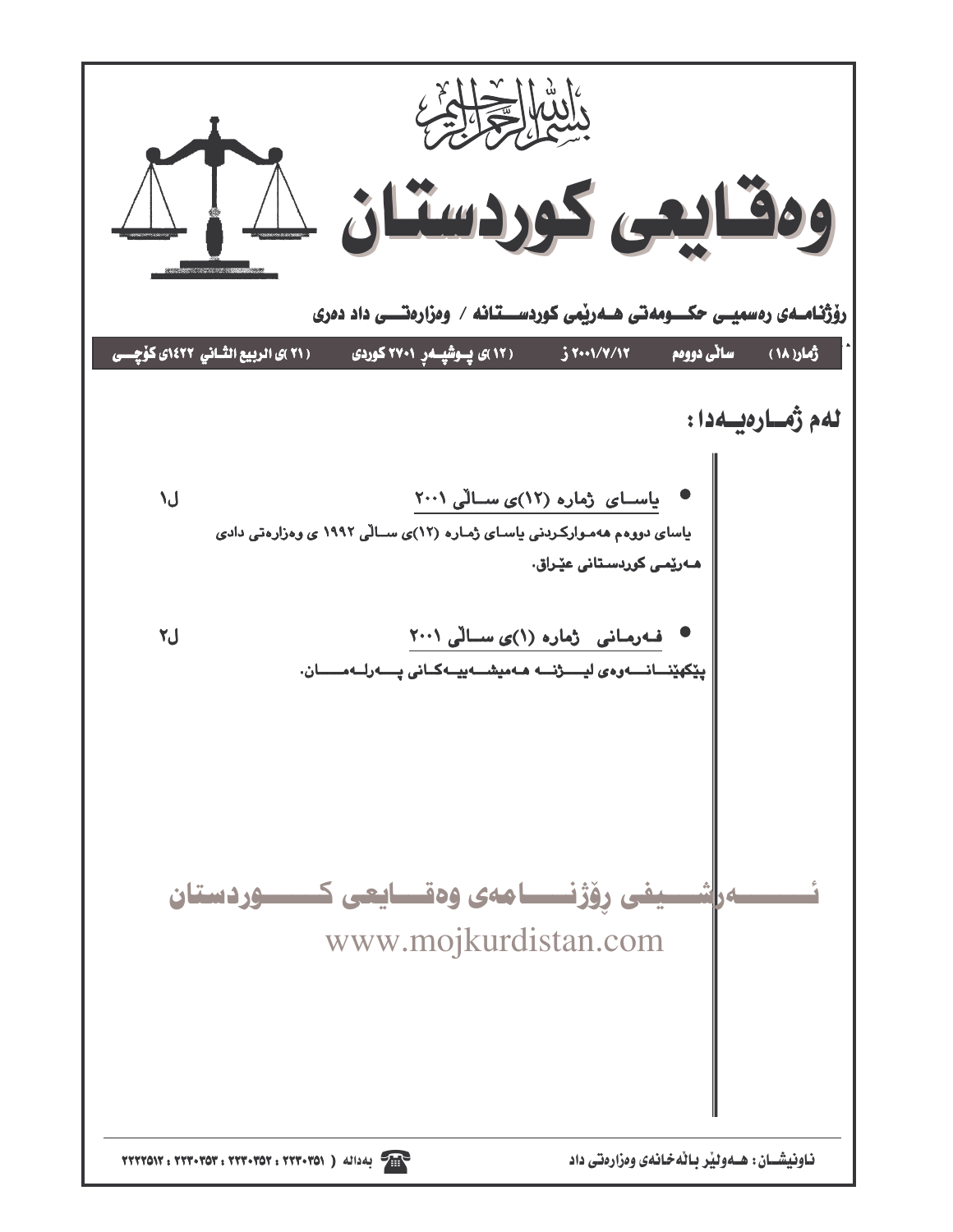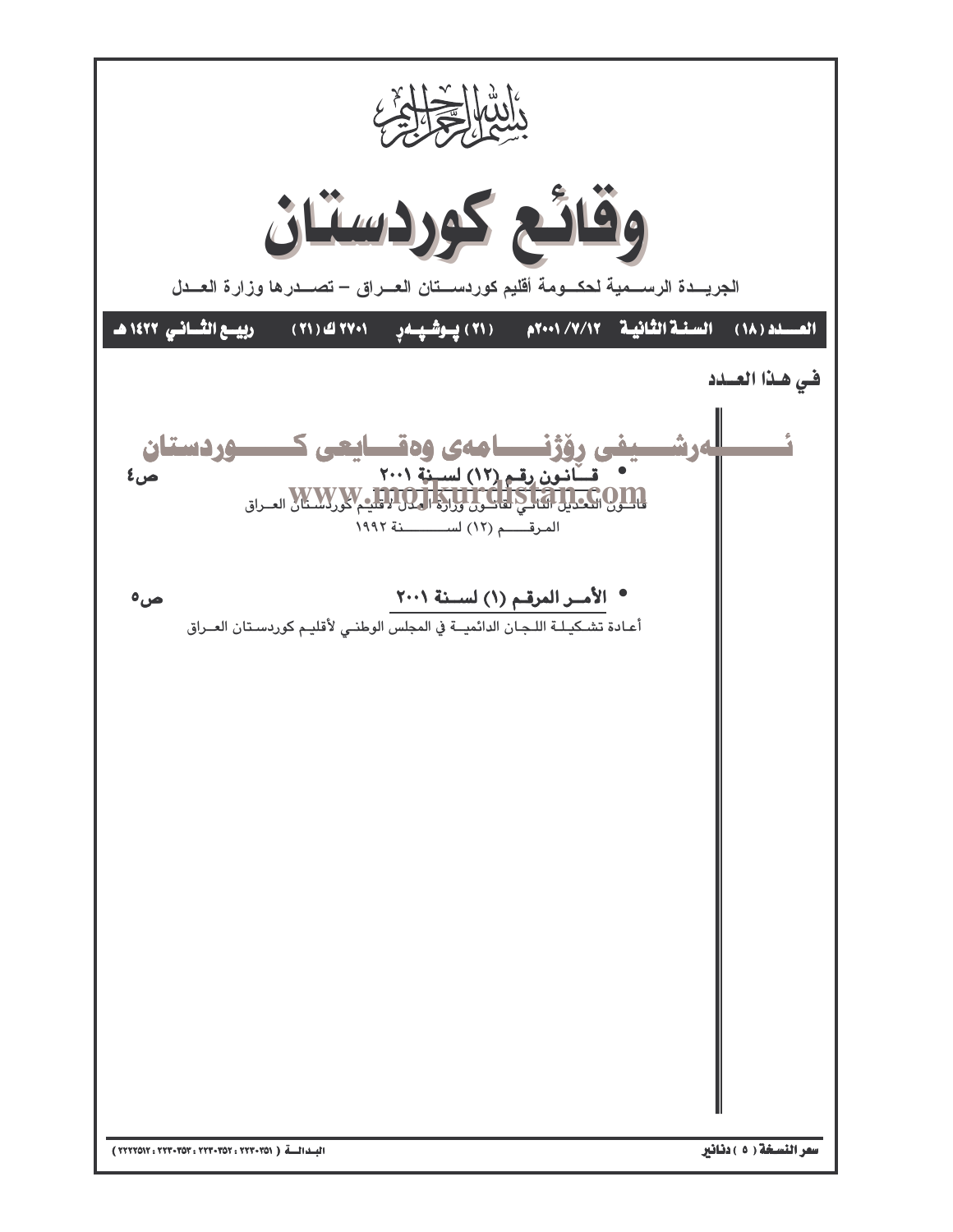$\sqrt{2}$ 

# به ناوی خوای بهخشندهو میهرهبان

يه ناوي گهڻهوه ئه نحومهني نيشتمانيي كوردستاني عيّراق زهارهي دهرهلنسان : ١٢ رۆژى دەرھينسان : ٢٠٠١/٧/٣

پشت به حوکمهکانی برگه (۱)ی ماددهی (٥٦) و مـاددهی (٥٣) لـه پاسـای ژمـاره (۱)ی هـهموارکراوی سالی ۱۹۹۲ و ، لهسهر داواکاردنی وهزیری داد و رهزامهندی ئهنجومـهنی وهزیـران و ئـهو یاسـارکارییهش کـه ئەنجومەنى نیشتمانیى كوردستانى عێراق لە دانیشتنى نائاسايى ژمـارە (١)ى رۆژى ٢٠٠١/٧/٢ يـدا ئـەنجامى داوهو ، به یێی ئهو صهلاٌحییاتهش که برگه (۳)ی یاسای ژماره (۱۰)ی سـالّی ۱۹۹۷ یێمـانی داوه ، بریـاری دهرهٽنائي په م پاسانهي خوار هوهمان دا :

#### باسای ژمـاره ( ۱۲ )ی سـانی ۲۰۰۱ <u> داستۆژۈدە ھەمارگرادى داھاتقارە راتىتى سائىكىمەدى سىھى ئىستىلىن</u> ومزارمتي دادي هەربمي كوردستاني عبراق www.moikurdistan.com ماددەى يەكەم :

مادده ی پهکهم ههمواردهکری و ، ئهمهی خوارهوهی دهخریته سهرو دهبیّت به برگه (٤)ی ماددهکه (٤) بریکاری وهزارهت : بریکاری وهزارهتی داد . ماددەى دوومم:

مادده ی سێپهم ههمواردهکریّ ، برگهی دووهمی دهخرێته سهرو بهم شێوهپهی خوارهوه دهخوێنرێتهوه :

- وەزیـر : سـﻪرۆکى بـﺎلأى وەزارەتەكەيـﻪو بەریرسـى ئاراسـتەكردنى ئیـشەكانێتى و ، ھـﻪموو بریـارو رێنمـایىو فەرمانـەکانى ئیـشوکارى وەزارەتەكـەو پێکهاتـەو صــەلأحییات و کاروبـارى دیكـەي ئیـدارىو ھونەرى لە چوارچـێوەي ئـەم ياسـايەو ياسـا بـەركار خراوەكـانى تـردا ھـەمووى ھـەر لـە لايـەن خۆيـەوە دەردەچى، وەزير بەرامبەر بە ئەنجومەنى وەزيىران بەريرســە ، چـونكە خـۆى ئەنـدامێكى ھاوكـارە ك ئەنجومەنەكەدا .
- بریکاری وهزارهت : له چوارچیوهی ئهو صهلاٌحییاتهی که وهزیر ییّی دهسیییی یاریدهی وهزیر دهدا له ئاراستهکردنی وهزارهتهکهو سهریهرشتیی کاروباری باسایی و هونهری ئیداری و دارایی و ریکخستندا ،

به مەرجىؒ دادوەر (حاكم) بووبیؒ ، ماف و سیفەتی دادوەرپیەكەشى ھەر بۆ ئەمێنیؒ و یارێزراوە . ماددەى سىّىمم :

مادده ی چوارهم ههمواردهکریٌو ئهم برگهیهی خوارهوهی دهخریٌته سهرو دهبیٌ به برگهی (۲)و ، ئـهم برگـه (۲)وهي ئيستاشي دهبيته برگه (۳)ي ماددهکه .

۲) نووسینگەی بریکاری وەزارەت : بەرێوەبەرێك ھەلّى دەسووړێنىٚ كە بروانامەی زانكۆی لە ياسادا ھەبىٚ . ماددهۍ چوارهم :

يێويسته ئەنجومەنى وەزيران ئەم ياسايە بخەنە بەركار . ماددەى يېنجەم :

ئهم ياسايه له رۆژى بلاوكردنهوەي له ( وەقايعى كوردستان )دا ، دەخرێتە بەركار .

## د. رۆژنسورى شــاوەىس ســهروْکی ئه نحــومهنی نیشــتمانیی کوردستانی عیـّـراق

ياسا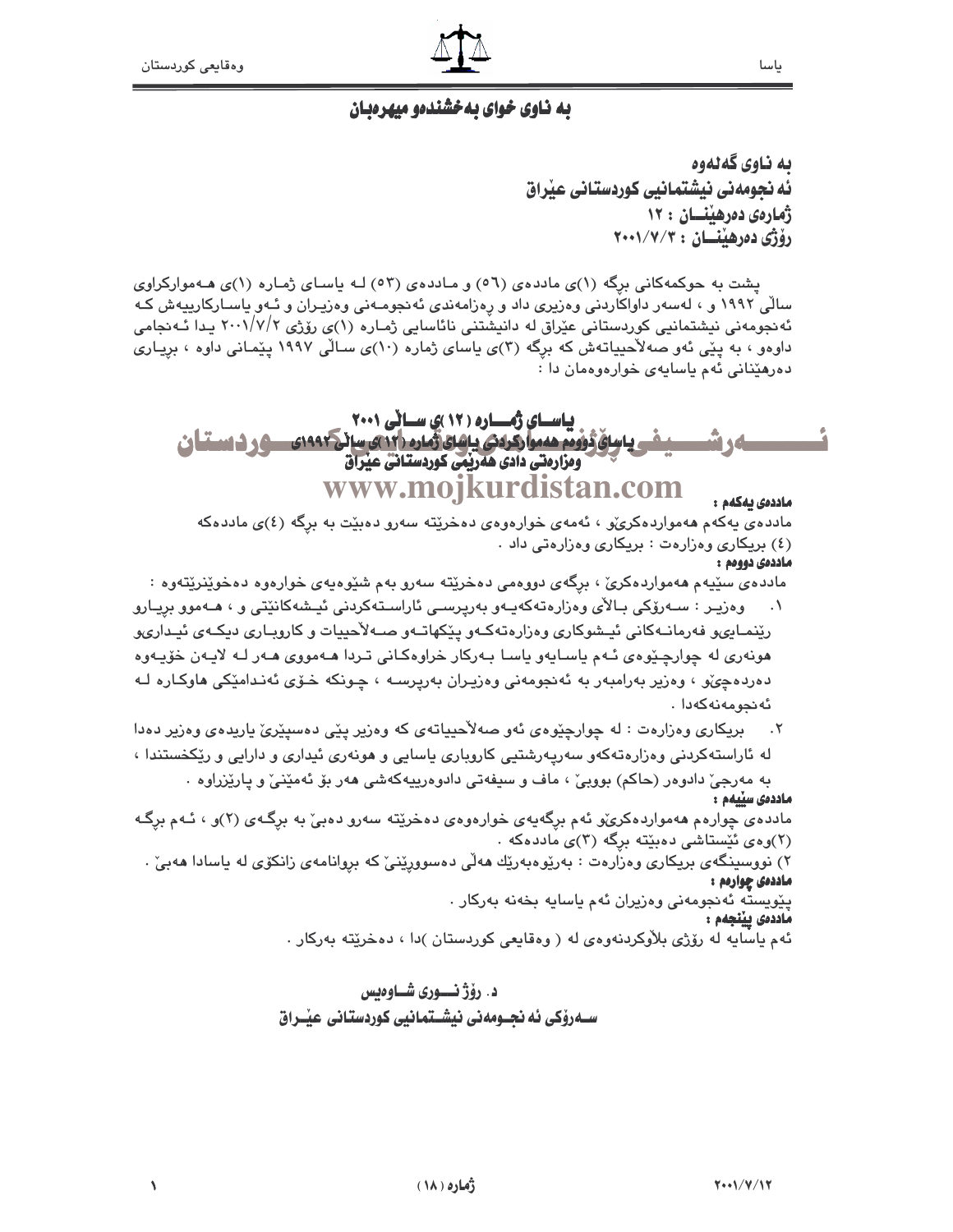$\blacktriangledown$ 

#### يه ناوي خواي يه خشندهو ميهرهيان

ىە ناوي گەلەوە ئه نحومهنی نیشتمانیی کوردستانی عبراق ژمارهی فــــــــهرمــان ١٠ رۆژى فــــــــه رمـــان : ١/٧/١٠٠١

" فـــەرمــان "

یشت به بریــاری ژمــاره (٥)ی رۆژی (٢٠٠١/٥/٢)ی ئهنجومـهنی نیـشتمانیی کوردسـتانی عیّــراق و حــوکمی برگــه (۳)ی مــادده (۳۹) لــه پیّــرِوّی نــاوخوّی ژمــاره (۱)ی هــهموارکراوی ســالّی ۱۹۹۲ی ئەنجومەن ، پێكھاتەي ليژنە ھەميشەپيەكانى ئەنجومەن بەم شێوەپەي خوارەوە دەبێت :

<sub>ه</sub> یه کسهم: <del>۔ سوالی شہبان فاور روڈزنسس</del>ا مادی وہقسایعی کسسوردستان بەرتىز كاكە رەش نقشىندى سىمرتىك ــ لە (٢٠٠١/٦/٧)ەوە .<br>بەرتىز س**ىيلامىگە لالتىلىكىلىكى لايىلىكى بىر (٢٠٠١/٦/٧)**ەوە . سهروّك ــ له (٢٠٠١/٦/٧) هوه أ. بریاردهر \_ له (٢٠٠١/٦/٧)هوه . بەرپىز لطيف محمىود بىرزىجى  $\cdot \tau$ ئەنىدام. د. بەرپىز جعفر على عبدالعزيىز ئەنىدام. ه. - بەرپىز مامنىد محمد أمين و. - بەرپّــز أكــرم عــزت نجيــب ئەنىدام. ئەنىدام. ن. بەرئىز محسىن صيالح عبدالعزيىز ئەنىدام. ح، - بەرپّــز أحمد علـ*ى عم*ــر ٢. ليژنهى كــاروبــارى تەندروسـتى وكـۆمـەلأبـەتى :  $\cdot$  سهرۆك ــ له (٢٠٠١/٥/٥) موم ِ بەرپّــز شــفيق أمي*ن* محمــد أ.  $\cdot$  حٽگري ـ له (٥/٥/٥-٢٠٠١)دوه ب. بەرێـز د. لطیف محمــود أحمـد بریارده ر ـ له (۲۰۰۱/۰/۰۵موه . ج. بەرپىز سىلام كىريم خان ئەنىدام. د. بەرپىز **د . قيس ديــوالـى** ه. بەرپىز عفـان عثمـان نقشىندى ئەنىدام. و. - بەرێــز ظاھــر محمــد أبراھيم ئەنىدام . ن. بەرپىز جوھىر شاواز أحمىد ئەنىدام. ح. بەرپىز قاسىم محمىد قاسىم ( د. رزگار ) ئەنىدام . ۲. دیژنسهی شارهوانییسه کان و گواستنسه وهو گه بانسدن : بەريىز مىلا ھادى خضىر كويخا \_ سەرۆك ــ لە (٢٠٠١/٥/١٥)موه . بەرپّــز مامنــد محمـد أمين بابكــر جێِگـرىسىەرۆك ــ له (٢٠٠١/٥/١٥)موه . ج. بەپێــز ابراھيم سـعيد محمــد برِيـاردەر ــ له (٢٠٠١/٥/١٥)ەوە . ئەنىدام . بەرپىز فرحان عبىداللە شىرفانى ئەنىدام . ه. - بەرپّىز محمــد ســعيد أحمــد يعقــوبـى ٤. د ميژنمى پيشمسازى و وزەوكانــزاكـان : . سەرۆك ــ لە  $\langle \cdot \cdot \cdot \rangle / o / c$ ەوھ ا. بەرپّــز محمــد أمين مولـــود ب. بەرپّــز جــلال محمــد سـليم خۆشناو جێگرى ســەرۆك ــ له (٢٠٠١/٥/٤)ەوه .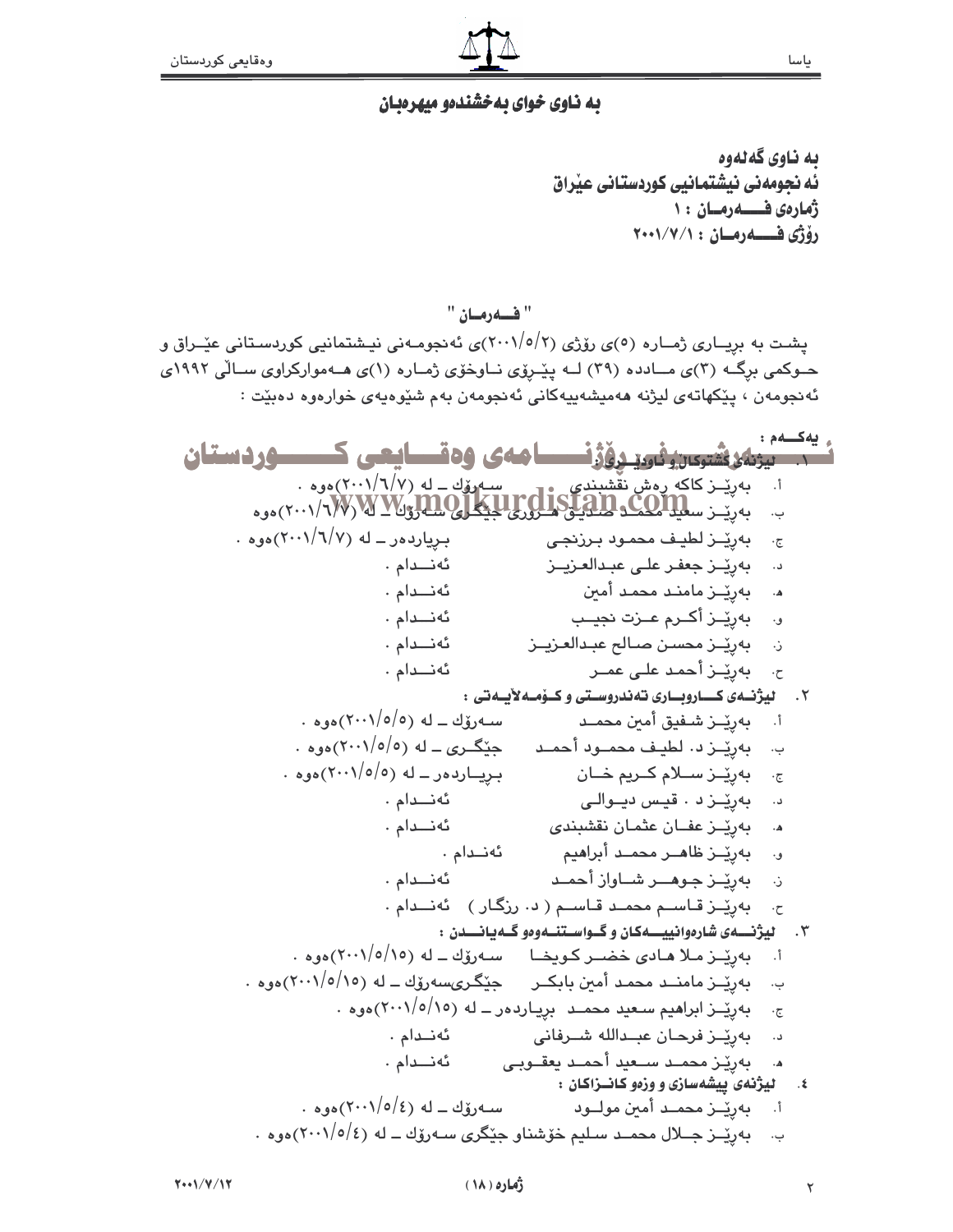بریارده ر ــ له (٢٠٠١/٥/٤)هوه . بەرێـز سـليم علـى ملــو  $\cdot$   $\epsilon$ ئەنىدام. بەرپىز د . أدريس هـادى صـالح د. ئەنىدام. ه. بەرپىز يوسىف جميل ميىران  $\cdot$  سهرۆك ــ له  $\langle Y \wedge \rangle \langle Y \wedge \rangle$ ەوھ أ. بەرپىز حميد سليم ميران جێڰـرې سهرۆك ــ له (٢٨/٦/٢٠١)هوه ب. - **ٻهرٽيــز ابراهيم سعيد** محــمــد بریباده ر ــ له (۲۸/۱/۲۸)هوه . ج. \_ بەرێــز نهــاد نــورالدين رشـــيد ئەنىدام. بەرپىز رقيب حسين مىلا د. ئەنىدام. ه. بەرپىز حسن صىالح رستم خان ٦. ليژنهى مافى ئــافــرەت : بهرپي ز فسوزيه عــزالدين رشـيد ســـهروّك ــ له (٦/٦/٦)هوه .  $\cdot$ ,  $\mathfrak{h}$ جێڰڔؠ سـهرۆك ــ لهِ (٦/٦/٦)موه ب. بەرپىز زەرا ھاجى مجمد <u>ے۔ پرشرسینہ وعرفوْنسا مەی بۇەقىر ايقرى پتى بىر وفسان</u> بەرتىــز عبـدالخـالق مْحمــدرشىد زەنگـنــە<br>بەرتىــز مــلاكـلـكـو <u>14.BAD ۋىلى</u> WW.  $\cdot \cdot$  $\ddot{\mathbf{A}}$ و. بەرپىــز شمائل ننو بنيامىن ئەنىدام. ئەنىدام. ن – **ٻەرپّــز سفر محمد حسي***ن* ح. بەرپّــز أحمــد ســالار عبـدالواحــد ئەنىدام. دوومم : سهرۆك و جێگرى سهرۆك و برياردەر بەنيسبەت ئـهو ليژنانـهى كـه لـه خـوارەوەدا ديـاريكراون ههروهك له فهرماني ژماره (١)ي ريكهوتي ٢٢٠٠/٥/٢٢ دا چۆن هاتووه ههر ئاوا دهميننهوه .

ياسا

٣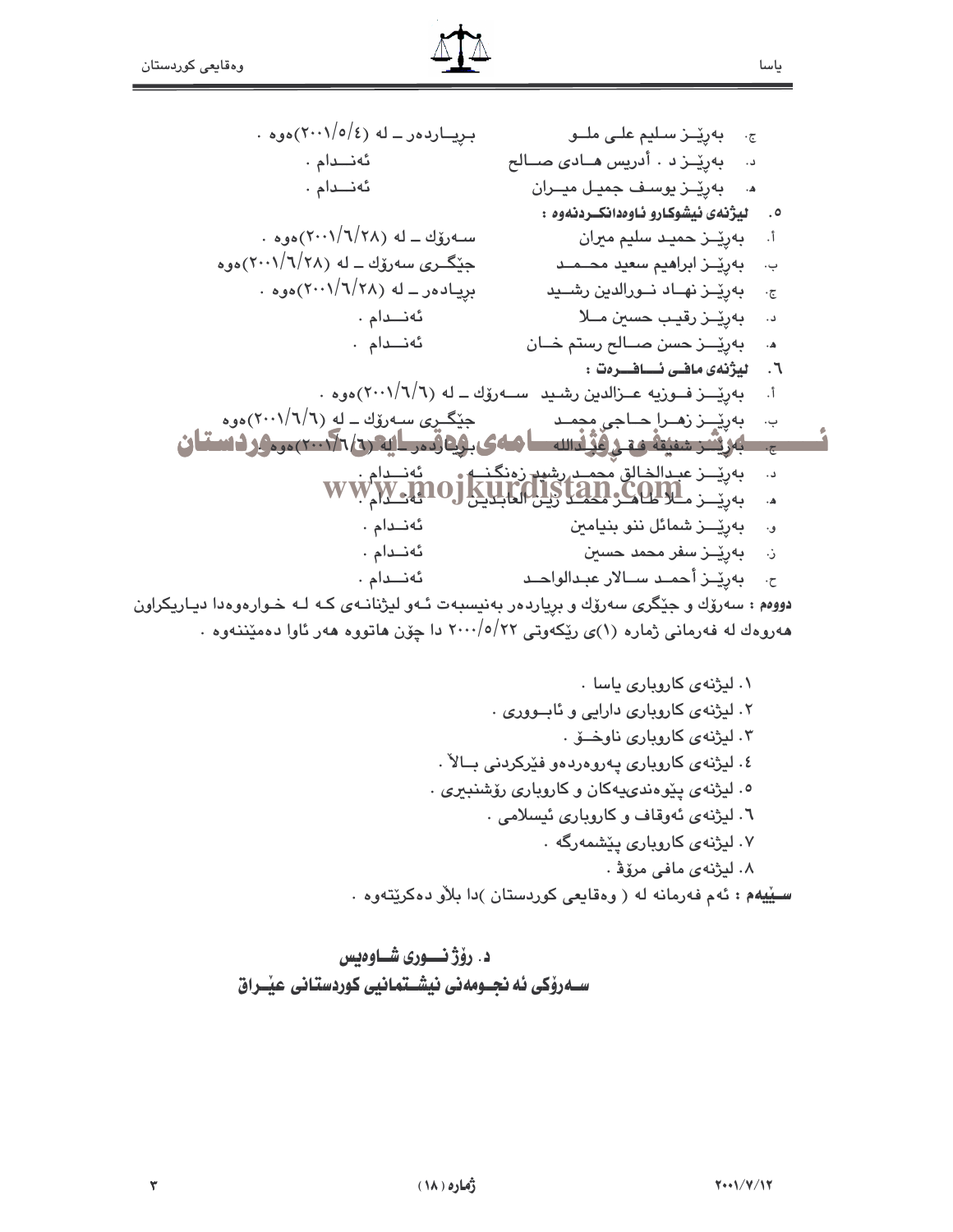### يسم الله الرحمن الرحيم

يأسم الشعب الجلس الوطنى لكوردستان العراق رقم الأصبدار : ١٢ تأريخ الأصيدان: ٢٠٠١/٧/٢

أستنادا الى أجِكام الفقرة (١) من المادة (٥٦) و المادة (٥٣) من القانون رقم (١) لسنة ١٩٩٢ المعدل ، و بناءا على ما عرضه وزير العدل ، ووافق عليه مجلس الوزراء ، ومـا شـرعه المجلـس الوطني لكوردستان ـــ العـراق بجلـسته الأسـتثنائية المرقمـة (١) والمنعقـدة بتـأريخ ٢٠٠١/٧/٢ وللصلاحية المخولة لنـا بموجب الفقـرة (٣) مـن القـانون رقـم (١٠) لـسنة ١٩٩٧ قررنـا أصـدار القانون الأتي :

قانون رقم (١٢) لسنة ٢٠٠١ فنانون التعديل الثناني لقانون وزارة العدل لأقليم كوردستان العراق رفق ( ١٢ ) لسنة ١٩٩٢ تىسسىرىەرشىسىفى رۆژنىسامەي وەقىسايعى كىسسوردستان تعدل المادة الأولى ويضاف النها ما يلي ويصبح الفقرة (٤) لها :<br>٤ / WWW.MOJKUrdiStan.COM ) وكيل الوزارة : وكيل وزارة العدل<br>٤) وكيل الوزارة : وكيل وزارة العدل . المادة الثانية : تعدل المادة الثالثة و تضاف اليها فقرة ثانية و تقرأ على الوجه الأتى : الـوزير : هـو الـرئيس الأعلـى للـوزارة و المـسؤول عـن توجيـه أعمالهـا . وتـصدر عنــه القـرارات و  $\cdot$ التعليمات و الأوامر المتعلقة بمهام الوزارة و تـشكيلاتها و صـلاحياتها وسـائر شـؤونها الأداريـة و الفنيــة ضمن حدود هذا القانون و القوانين النافذة الأخرى و يكون مسؤولا أمام مجلس الوزراء بأعتبـاره عـضوا متضامنا فيه . وكيل الوزارة : يساعد الوزير في توجيه الوزارة و الأشراف على شؤونها القانونية و الفنية و الأداريــة  $\cdot$   $\mathsf{r}$ و المالية و التنظيمية ضمن الصلاحيات التي تعهد اليه من قبل الـورير علـي أن يكـون حاكمـاً و يحـتفظ بحقوقه و صفته القضائية . المادة الثِّبالثَّة : تعدل المادة الرابعة و تضاف اليها الفقرة التالية و تصبح الفقرة (٢) لها كما تصبح الفقرة (٢) الحالية الفقـرة (٣) لها : ٢) مكتب وكيل الوزارة : و يتولى أدارته مدير حاصل على شهادة جامعية في القانون . المادة الرابعة : على مجلس الوزراء تنفيذ هذا القانون . المادة الخامسة :

ينفذ هذا القانون من تأريخ نشره في جريدة وقائع كوردستان .

# د. روژ نسوري شاويس<br>رئيــس الجـلس الوطنــي لكـوردســتان العــراق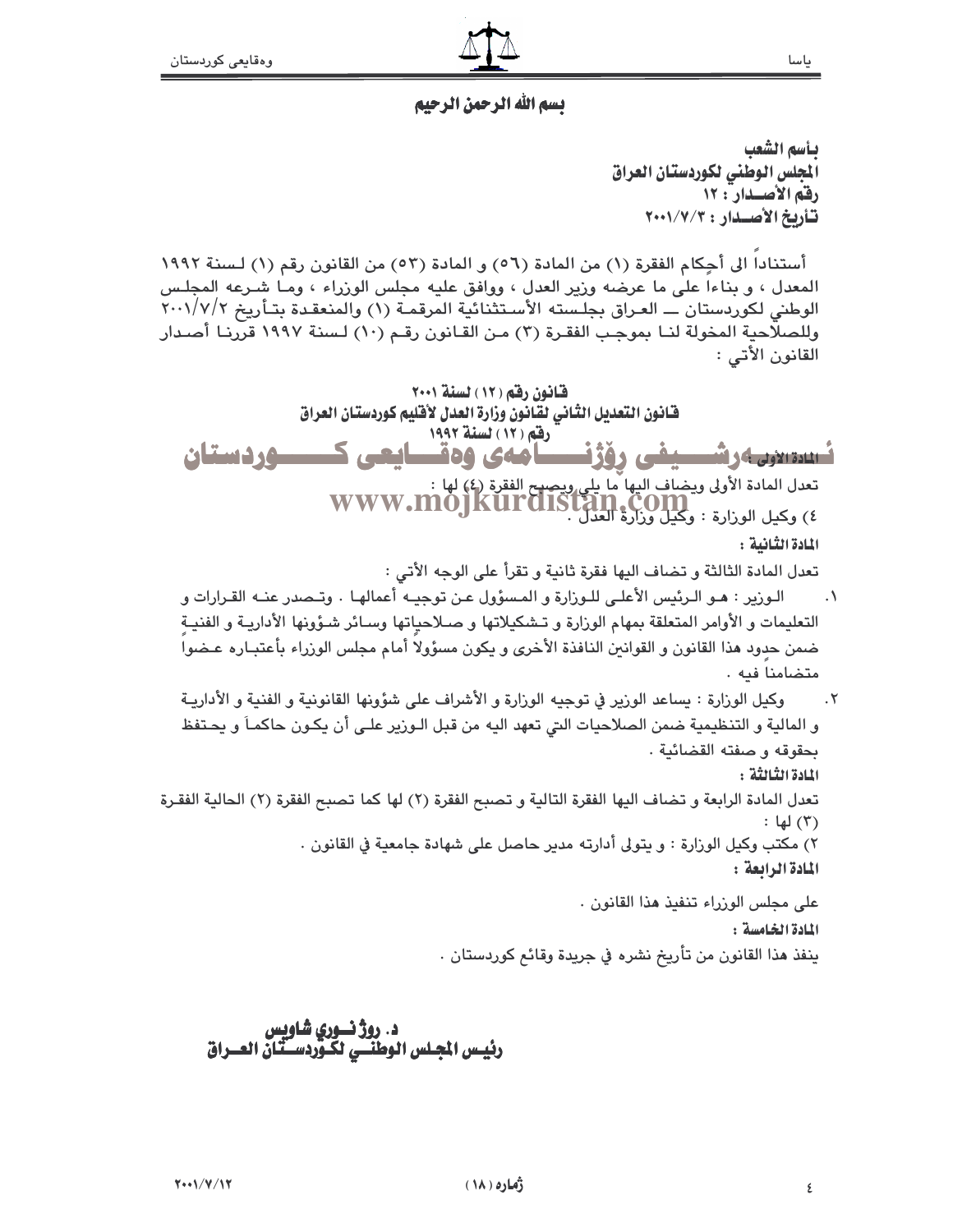# بسم الله الرحمن الرحيم

يأسم الشعب المجلس الوطنى لكوردستان العراق رقم الأمس : أ تأريخ الأمر: ٧٠١/٧/١

 $"$  i  $"$ 

أستناداً الى قــرار المجلس الوطني لكوردستان ــ العــراق المـرقم (٥) الـصادر بتـأريخ ٢٠٠١/٥/٢ و حكم الفقرة (٣) من المادة (٢٩) مـن النظـام الـداخلي للمجلـس رقـم (١) لـسنة ١٩٩٢ المعـدل تكـون تشكيلة اللجان الدائمية في المجلس و المدرجة أدناه على الوجه الأتي :

أولاً: مسابوشسروفوسروؤژنسسا مەي وەقسايچى كىسسوردىستان رئیساً ــ أعتباراً من ١٧/٦/٧ . ا. السيد كـاكـه رەش نقشبن*دى* . ٢٠٠١/٦/٧ مسيد سى الالكترون الاسترنت المن المن ١٣٠١/٦/٧ من ١٢٠٠١/٦/٧ مقبرراً ــ أعتباراً من ١/٦/٧/١٠٠١ . ج السيد لطيف محمـود برزنجى د. السيد جعفـر على عبدالعــزيــز عضـو . هـ السيد مامنــد محمــد أمين عضـو . و. السيد أكرم عـزت نجيب عضـو . عضـو . ن السيد محسـن صــالح عبدالعـزيــز عضبوب ح، السيد أحمــد على عمـــر ٢. لجنسة الشَّـؤون الصحيـة والأجتماعيـة: رئيســاً ــ أعتباراً من ٥/٥/٠٠١ . أ. شفيق أمين محمـد نائباً ــ للرئيس أعتباراً من ١٠٠١/٥/٥. ب.د. لطيف محمود أحمـد مقرراً ــ أعتباراً من ١٥/٥/٠٠ . ج سلام كريم خان عضبوب د. د . قيس ديوالي ه عفان عثمان نقشبندي عضبوب و. ظاهير محميد أبراهيم عضبوب ن جوهر شاواز أحمد عضـو . عضـو . ح قاسـم محمـد قاسـم ( د رزگــار ) ٣. لجنسة البلديسات والنقل والمواصلات: رئیساً ــ أعتباراً من ١٥/٥/١٥ . أ. ملا هادى خضىر كويخا نائباً – للرئيس أعتباراً من ١٥/٥/١٥. . ب مامنــد محمــد أمين بابكـر مقبرراً به أعتباراً من ١٥/٥/١٠١ . ج. أبراهيم سنبعيد محمند د. فرحان عبدالله شرفانى عضبو . عضبو . م محملد سلعيد أحمد يعقوبي ٤. لجنة الصناعة والطاقسة والمسادن: رئيساً ــ أعتباراً من ١٥/٥/٤ . أ. محمــد أمين مــولـــــود نائباً \_ أعتباراً من ١٥/٥/٤ . ب جلال محمد سليم خوشناو مقبرداً به أعتباراً من ٤/٥/٤ . ج.د . سليم على ملو